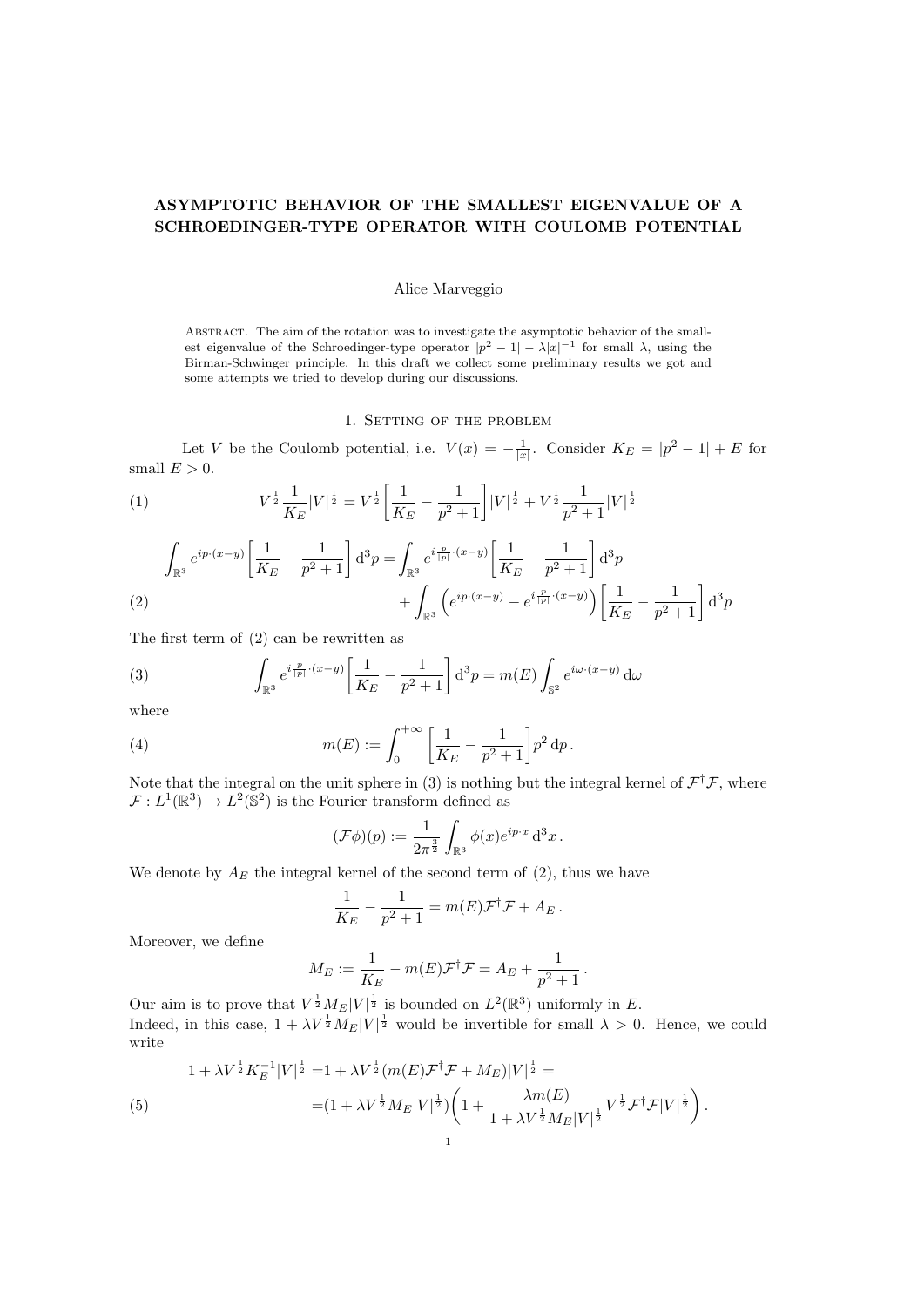Note that  $\lambda V^{\frac{1}{2}} K_E^{-1} |V|^{\frac{1}{2}}$  having eigenvalue  $-1$  is equivalent to  $\frac{\lambda m(E)}{1+\lambda V^{\frac{1}{2}} M_E |V|^{\frac{1}{2}}} V^{\frac{1}{2}} \mathcal{F}^{\dagger} \mathcal{F} |V|^{\frac{1}{2}}$  having eigenvalue -1. Moreover,  $\frac{\lambda m(E)}{1+\lambda V^{\frac{1}{2}} M_E |V|^{\frac{1}{2}}} V^{\frac{1}{2}} \mathcal{F}^{\dagger} \mathcal{F} |V|^{\frac{1}{2}}$  is isospectral to the self-adjoint operator  $\mathcal{F}|V|^{\frac{1}{2}} \frac{\lambda m(E)}{m(E)}$  $\frac{\lambda m(E)}{1+\lambda V^{\frac{1}{2}}M_E|V|^{\frac{1}{2}}}V^{\frac{1}{2}}\mathcal{F}^{\dagger}$  acting on  $L^2(\mathbb{S}^2)$ .

The Birman-Schwinger principle tell us that  $\lambda V^{\frac{1}{2}} K_E^{-1} |V|^{\frac{1}{2}}$  having eigenvalue  $-1$  is equivalent to  $K_E + \lambda V$  having 0 as lowest eigenvalue, i.e.  $|p^2 - 1| + \lambda V$  having  $-E$  as lowest eigenvalue. As a consequence, the lowest eigenvalue  $-E$  would satisfy

(6) 
$$
\lambda m(E) \inf \text{spec } \mathcal{F}|V|^{\frac{1}{2}} \frac{\lambda m(E)}{1 + \lambda V^{\frac{1}{2}} M_E |V|^{\frac{1}{2}}} V^{\frac{1}{2}} \mathcal{F}^{\dagger} = -1.
$$

Up to first order in  $\lambda$ ,

(7) 
$$
\lambda m(E) \inf \operatorname{spec} \mathcal{F}|V|^{\frac{1}{2}}[1 - \lambda V^{\frac{1}{2}} M_E |V|^{\frac{1}{2}} + O(\lambda^2)|V^{\frac{1}{2}} \mathcal{F}^{\dagger} = -1,
$$

where the error term  $O(\lambda^2)$  is uniformly bounded in E. In particular, we would have

(8) 
$$
\lambda m(E) = \frac{-1}{\inf \operatorname{spec} \left[ \mathcal{F}V\mathcal{F}^{\dagger} - \lambda \mathcal{F}VM_{E}V\mathcal{F}^{\dagger} + O(\lambda^{2}) \right]}.
$$

Hence, if  $V^{\frac{1}{2}} M_E |V|^{\frac{1}{2}}$  was uniformly bounded in E, it would follow that

(9) 
$$
\lim_{\lambda \to 0} \lambda m(E) = -\frac{1}{\inf \operatorname{spec} \mathcal{F}V\mathcal{F}^{\dagger}}.
$$

2. BOUNDEDNESS OF  $V^{\frac{1}{2}}(p^2+1)^{-1}|V|^{\frac{1}{2}}$ 

Let  $B^* := \{(x, y) \in \mathbb{R}^3 \times \mathbb{R}^3 : |(x, y)| \le R^*\}, R^* > 0, B_{R^*} := \{x \in \mathbb{R}^3 : |x| \le R^*\}\$ and  $\chi^* := \chi_{B_{R^*}}$ . Let  $f_i \in L^2(\mathbb{R}^3)$ ,  $i = 1, 2$ .

$$
(10) \qquad \langle f_1 | V^{\frac{1}{2}} \frac{1}{p^2 + 1} |V|^{\frac{1}{2}} | f_2 \rangle = \int_{\mathbb{R}^3 \times \mathbb{R}^3} f_1(x) V^{\frac{1}{2}}(x) \frac{e^{-|x-y|}}{|x-y|} |V|^{\frac{1}{2}}(y) f_2(y) d^3 x d^3 y = I_a + I_b
$$

Let  $g(x) := \frac{e^{-|x|}}{|x|}$  $\frac{-|x|}{|x|}, x \in \mathbb{R}^3.$ 

$$
|I_{a}| = \left| \int_{B^{*}} f_{1}(x)V^{\frac{1}{2}}(x)g(x-y)|V|^{\frac{1}{2}}(y)f_{2}(y) d^{3}x d^{3}y \right|
$$
  
\n
$$
\leq \int_{\mathbb{R}^{3} \times \mathbb{R}^{3}} |f_{1}(x)V^{\frac{1}{2}}|(x)\chi^{*}(x)g(x-y)|V|^{\frac{1}{2}}(y)|f_{2}|(y)\chi^{*}(y) d^{3}x d^{3}y
$$
  
\n
$$
\leq K_{r,q,w;3}||f_{1}V^{\frac{1}{2}}\chi^{*}||_{r}||f_{2}|V|^{\frac{1}{2}}\chi^{*}||_{q}||g||_{weak,w},
$$

where we used the weak Young inequality for  $r, q, w$  satisfying  $\frac{1}{r} + \frac{1}{q} + \frac{1}{w} = 2$ . Observe that  $g \in L^3_{weak}(\mathbb{R}^3)$ , so that we can choose  $w = 3$ . Indeed,

(12) 
$$
||g||_{weak,w} = \sup_{A} \frac{1}{|A|^{\frac{1}{w'}}} \int_{A} \frac{e^{-|x|}}{|x|} d^{3}x = \sup_{R} cR^{-\frac{3}{w'}} \int_{0}^{R} \frac{e^{-r}}{r} r^{2} dr
$$

$$
\leq \sup_{R} cR^{-\frac{3}{w'}} \int_{0}^{R} \frac{1}{r} r^{2} dr = \sup_{R} cR^{-\frac{3}{w'}} R^{2},
$$

where w' is the conjugate exponent of w. Since we want  $||g||_{weak,w}$  to be bounded, we choose  $w' = \frac{3}{2}$ , thus  $w = 3$ . As a consequence, for  $w = 3$  and  $r = q$ , we get  $r = \frac{6}{5}$ .

(13) 
$$
||f_i V^{\frac{1}{2}} X^*||_{\frac{6}{5}} \leq ||f_i||_2 ||V^{\frac{1}{2}} X^*||_3, \ i = 1, 2.
$$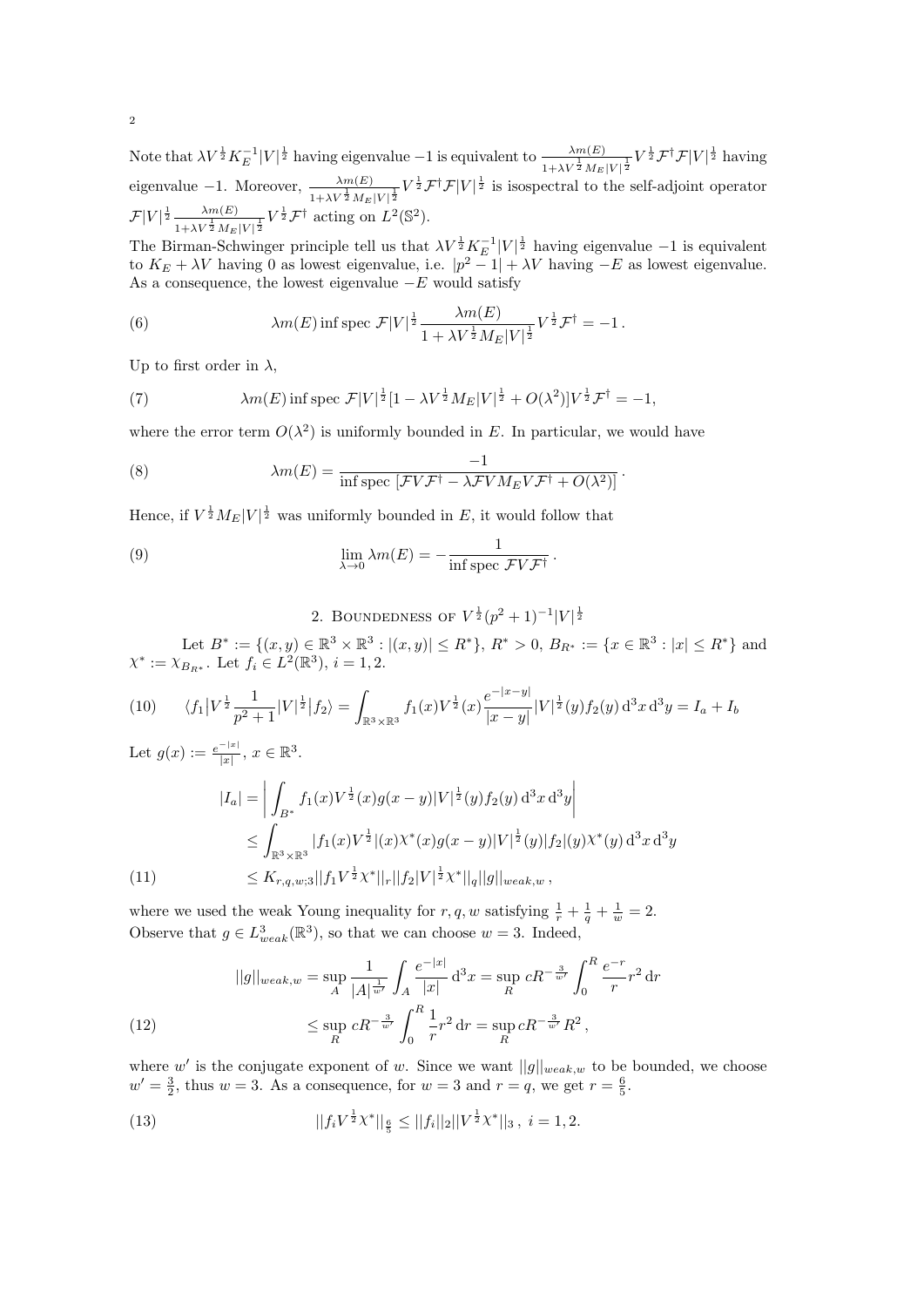Note that  $V \in L^{\frac{3}{2}}(B_{R^*})$ , hence  $||V^{\frac{1}{2}}\chi^*||_3$  is bounded. Let  $\tilde{\chi} := \chi_{B_{\tilde{R}}}$ , where  $\tilde{R} < R^*$  such that  $B_{\tilde{R}} \times B_{\tilde{R}} \subset B^*$ .

(14) 
$$
|I_b| = \left| \int_{\mathbb{R}^3 \times \mathbb{R}^3 \setminus B^*} f_1(x) V^{\frac{1}{2}}(x) g(x - y) |V|^{\frac{1}{2}}(y) f_2(y) d^3 x d^3 y \right|
$$
  

$$
\leq C_{r,q,p;3} ||f_1 V^{\frac{1}{2}} \tilde{\chi}||_r ||f_2 |V|^{\frac{1}{2}} \tilde{\chi}||_q ||g||_p,
$$

where we used the Young inequality for  $r, q, p$  satisfying  $\frac{1}{r} + \frac{1}{q} + \frac{1}{p} = 2$ . For  $p = 1$  and  $r = q$ , we get  $r = 2$ .

(15) 
$$
||f_i V^{\frac{1}{2}} \tilde{\chi}||_2 \le ||f_i||_2 ||V^{\frac{1}{2}} \tilde{\chi}||_{\infty}, i = 1, 2.
$$

Note that  $V \in L^{\infty}(\mathbb{R}^3 \setminus B_{\tilde{R}})$ , hence  $||V^{\frac{1}{2}}\tilde{\chi}||_{\infty}$  is bounded. Finally, since  $V \in L^{\frac{3}{2}} + L^{\infty}$ , we can conclude that  $V^{\frac{1}{2}} \frac{1}{p^2+1} |V|^{\frac{1}{2}}$  is bounded on  $L^2(\mathbb{R}^3)$ 

3. BOUNDEDNESS OF  $V^{\frac{1}{2}}A_E|V|^{\frac{1}{2}}$ 

Consider

$$
\int_{\mathbb{R}^3} \left( e^{ip \cdot (x-y)} - e^{i \frac{p}{|p|} \cdot (x-y)} \right) \left[ \frac{1}{K_E} - \frac{1}{p^2 + 1} \right] d^3 p.
$$

By using spherical coordinates, we can rewrite it as

$$
2\pi \int_0^\infty dp \, p^2 \left[ \frac{1}{|p^2 - 1| + E} - \frac{1}{p^2 + 1} \right] \int_0^\pi d\theta \, \sin \theta (e^{ip \cos \theta |x - y|} - e^{i \cos \theta |x - y|}) =
$$
  
= 
$$
2\pi \int_0^\infty dp \, p^2 \left[ \frac{1}{|p^2 - 1| + E} - \frac{1}{p^2 + 1} \right] \int_{-1}^1 dr \, (e^{ipr|x - y|} - e^{ir|x - y|}) =
$$
  
= 
$$
2\pi \int_0^\infty dp \, p^2 \left[ \frac{1}{|p^2 - 1| + E} - \frac{1}{p^2 + 1} \right] \left[ \frac{\sin(p|x - y|)}{p|x - y|} - \frac{\sin(|x - y|)}{|x - y|} \right].
$$

Let

(16) 
$$
\mathcal{A}_E(x) := \frac{2\pi}{|x|} \int_0^\infty dp \, p^2 \left[ \frac{1}{|p^2 - 1| + E} - \frac{1}{p^2 + 1} \right] \left[ \frac{\sin(p|x|)}{p} - \sin(|x|) \right].
$$

 $\mathcal{A}_E$  is uniformly bounded in E. Indeed, since  $\frac{\sin a}{a} - \frac{\sin b}{b} \leq c \frac{|a-b|}{|a+b|}$  $\frac{|a-b|}{|a+b|}$ , then

(17) 
$$
|\mathcal{A}_E(x)| \le c \int_0^\infty dp p^2 \left| \frac{1}{|p^2 - 1| + E} - \frac{1}{p^2 + 1} \right| \frac{|p - 1|}{p + 1}.
$$

In particular,

(18) 
$$
|\mathcal{A}_0(x)| \le c \int_0^\infty p^2 \left| \frac{1}{(p+1)^2} - \frac{|p-1|}{p^2+1} \right| dp < \infty,
$$

because

$$
p^{2} \left| \frac{1}{(p+1)^{2}} - \frac{|p-1|}{p^{2}+1} \right| \sim \frac{1}{p^{2}}
$$

for large p.

However, the uniformly boundedness of  $\mathcal{A}_E$  is not enough to have  $V^{\frac{1}{2}}A_E|V|^{\frac{1}{2}}$  bounded on  $L^2(\mathbb{R}^3)$  in the case of the Coulomb potential. This suggest us to study the behavior of  $\mathcal{A}_E(x)$ 

 $\overline{\phantom{a}}$  $\cdot$ Ï  $\overline{\phantom{a}}$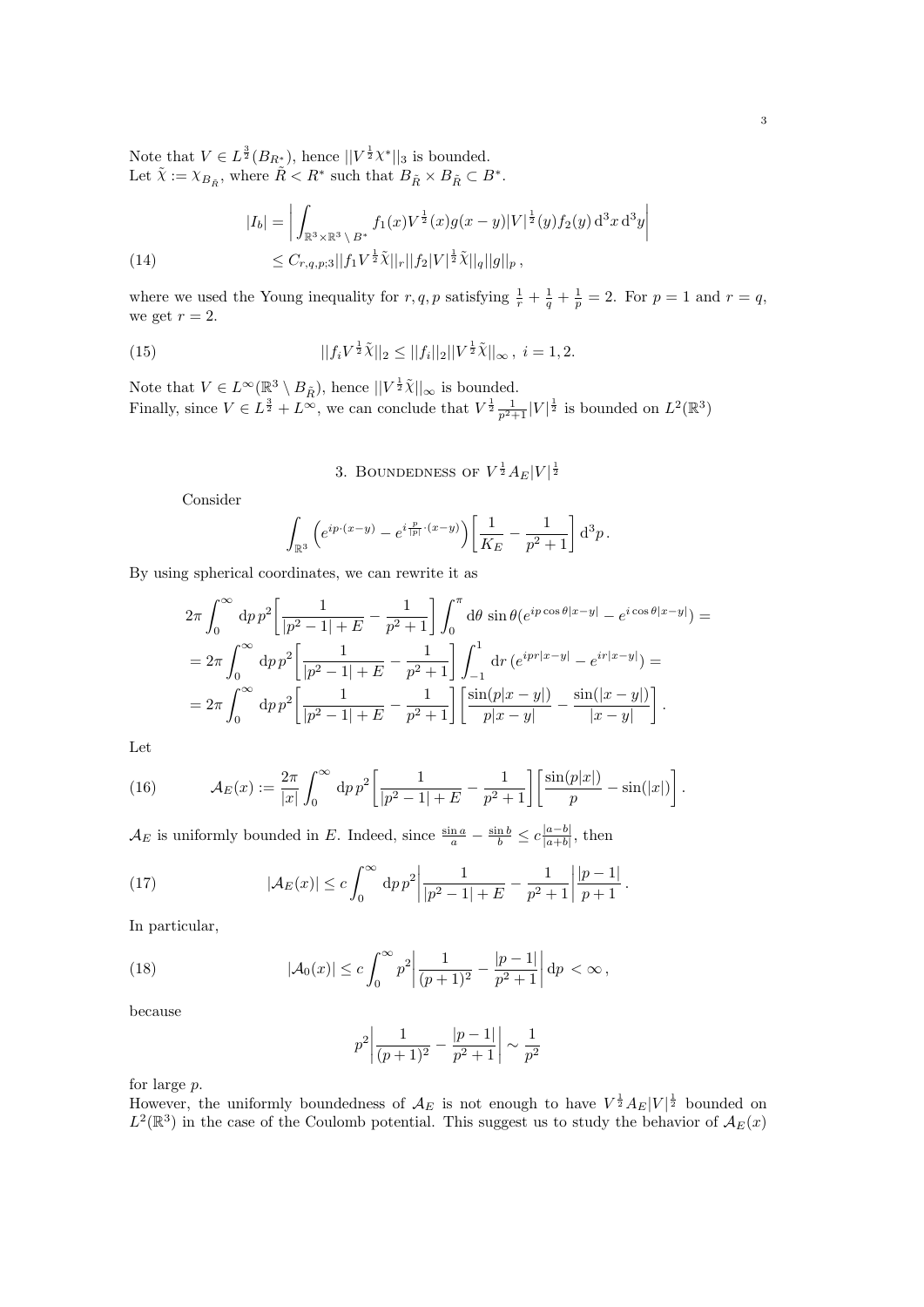for large  $|x|$ .

$$
|\mathcal{A}_0(x)| \leq \frac{2\pi}{|x|} \int_{1-\frac{1}{|x|}}^{1+\frac{1}{|x|}} p \left| \frac{1}{|p-1|(p+1)} - \frac{1}{p^2+1} \right| |\sin(p|x|) - p \sin(|x|) \pm \sin(|x|) | d p
$$
  
+  $\frac{2\pi}{|x|} \int_0^{1-\frac{1}{|x|}} p^2 \left| \frac{1}{|p^2-1|} - \frac{1}{p^2+1} \right| |1 + \frac{1}{p} | d p$   
+  $\frac{2\pi}{|x|} \int_{1+\frac{1}{|x|}}^{1+\frac{1}{|x|}} p^2 \left| \frac{1}{|p^2-1|} - \frac{1}{p^2+1} \right| |1 + \frac{1}{p} | d p$   
 $\leq \frac{2\pi}{|x|} \int_{1-\frac{1}{|x|}}^{1+\frac{1}{|x|}} p \frac{2}{(p+1)(p^2+1)} |\sin(|x|) + c|x| | d p$   
+  $\frac{2\pi}{|x|} \int_0^{1-\frac{1}{|x|}} \frac{2p^2}{(p+1)(p^2+1)(1-p)} |1 + \frac{1}{p} | d p$   
+  $\frac{2\pi}{|x|} \int_{1+\frac{1}{|x|}}^{+\infty} \frac{2p^2}{(p+1)(p^2+1)(p-1)} |1 + \frac{1}{p} | d p$   
 $\leq \frac{2\pi}{|x|} |1 + c|x| \int_{1-\frac{1}{|x|}}^{1+\frac{1}{|x|}} \frac{2}{p^2+1} d p$   
+  $\frac{2\pi}{|x|} \int_0^{1-\frac{1}{|x|}} \frac{2p}{(p-1)(p^2+1)} d p$   
+  $\frac{2\pi}{|x|} \int_{1+\frac{1}{|x|}}^{1+\frac{1}{|x|}} \frac{2p}{(p-1)(p^2+1)} d p$   
(19)  
 $\leq \frac{2\pi}{|x|} |1 + c|x| \frac{4}{|x|} + \frac{2\pi}{|x|} c$ 

We thus deduce that  $A_E(x) \lesssim \frac{1}{|x|}$  for large  $|x|$ , but this decay is not enough for the Coulomb potential. Hence, we could try to estimate the behavior of  $\mathcal{A}_{E}(x)$  for large  $|x|$  in a sharper way without letting E going to zero. However, also in this case, long computations lead to

$$
\mathcal{A}_E(x) \leq -(2 - E) \log \left( 1 - \frac{1}{(\sqrt{1 + E} + 1)|x|} \right) + (2 - E) \log \left( 1 + \frac{1}{(\sqrt{1 + E} + 1)|x|} \right) \n- (2 - E) \log \left( 1 + \frac{1}{\sqrt{1 + E}} - \frac{1}{(\sqrt{1 + E} + 1)|x|} \right) \n+ \frac{c}{|x|} \frac{2 - E}{\sqrt{1 - E}} \left[ \log \left( 1 - \sqrt{1 - E} + \frac{1}{|x|} \right) - \log \left( 1 + \sqrt{1 - E} + \frac{1}{|x|} \right) \right]
$$

for large  $|x|$  and  $E \ll 1$ .

## 4. Another strategy

Consider directly

(21) 
$$
\int_{\mathbb{R}^3} e^{ip \cdot (x-y)} \left[ \frac{1}{K_E} - \frac{1}{p^2 + 1} \right] d^3 p =: \mathcal{D}_E(x - y)
$$